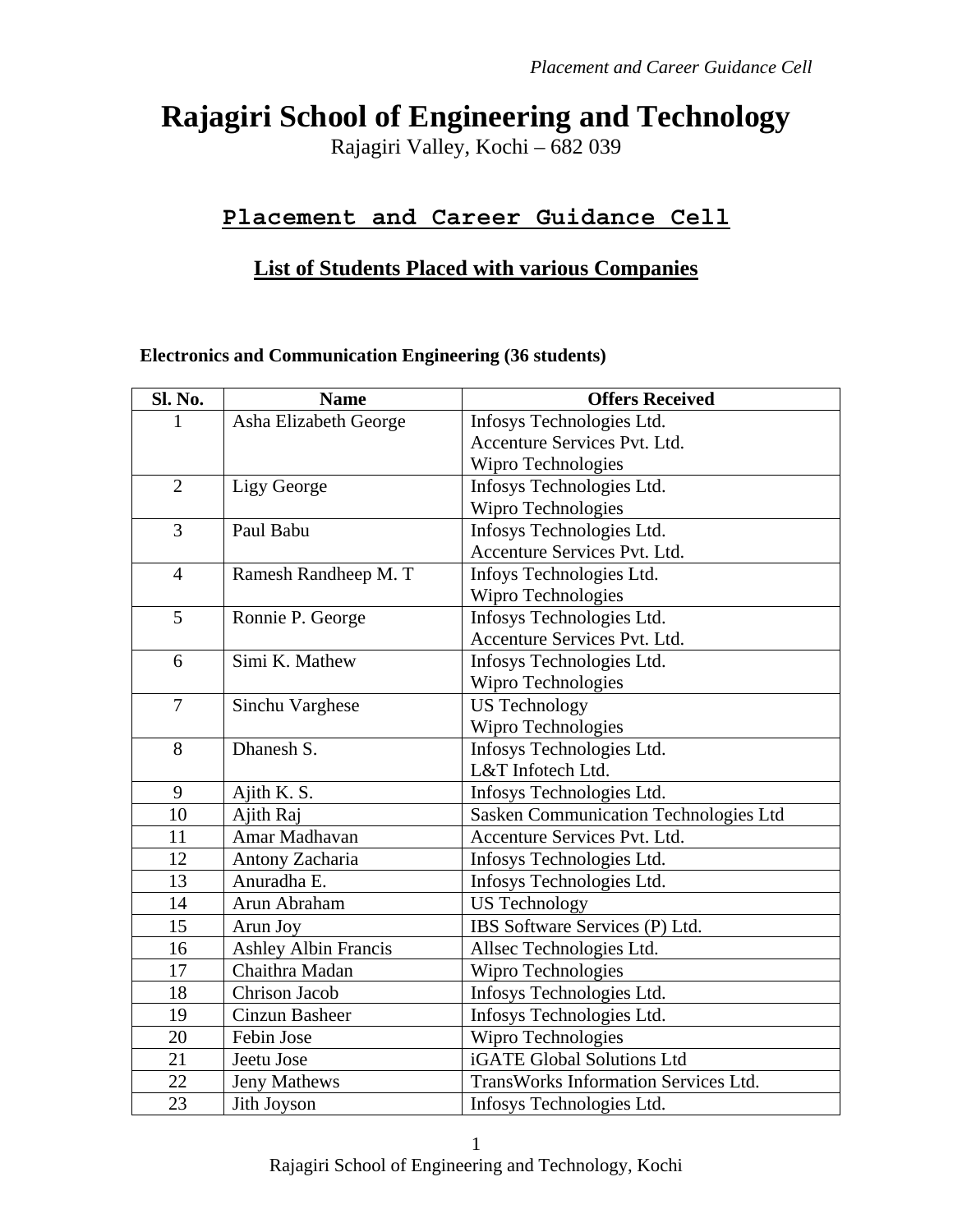| 24 | Mithun Mathew           | Allsec Technologies Ltd.     |
|----|-------------------------|------------------------------|
| 25 | Prem Varghese Ipe       | Infosys Technologies Ltd.    |
| 26 | Punnya Ann Joy          | Wipro Technologies           |
| 27 | Rakesh S                | MindTree Consulting Pvt. Ltd |
| 28 | Ranjit Shanker          | Infosys Technologies Ltd.    |
| 29 | Roseena Simi Manuel     | Infosys Technologies Ltd.    |
| 30 | Sandeep Soman Thandolil | Allsec Technologies Ltd.     |
| 31 | Shafeer. K. A           | Allsec Technologies Ltd.     |
| 32 | Shankar S. Menon        | Wipro Technologies           |
| 33 | Sijo George             | Wipro Technologies           |
| 34 | Sumia. H                | L&T Infotech Ltd.            |
| 35 | Vinay Rajan             | Allsec Technologies Ltd.     |
| 36 | Vivek Menon             | Allsec Technologies Ltd.     |

#### **Applied Electronics and Instrumentation (25 students)**

| Sl. No.        | <b>Name</b>                  | <b>Offers Received</b>                    |
|----------------|------------------------------|-------------------------------------------|
|                | Appu Babu                    | Infosys Technologies Ltd.                 |
|                |                              | Accenture Services Pvt. Ltd.              |
| $\overline{2}$ | Chandini Varma               | IBS Software Services (P) Ltd.            |
|                |                              | iGATE Global Solutions Ltd                |
| 3              | Deepak Balakrishnan          | IBS Software Services (P) Ltd.            |
|                |                              | L&T Infotech Ltd.                         |
| $\overline{4}$ | Praveen Vijay Gopal          | Hexaware Technologies Ltd.                |
|                |                              | Accenture Services Pvt. Ltd.              |
| 5              | Rahul G. Pillai              | Infosys Technologies Ltd.                 |
|                |                              | Wipro Technologies                        |
| 6              | Smitha T. Mony               | Infosys Technologies Ltd.                 |
|                |                              | Wipro Technologies                        |
| $\overline{7}$ | Soorej Jayaram               | Hexaware Technologies Ltd.                |
|                |                              | L&T Infotech                              |
| 8              | Alexy Jacob                  | IBS Software Services (P) Ltd.            |
| 9              | Arjun Prakash. T.K           | Network Systems and Technologies Pvt Ltd. |
| 10             | Harishankar. B               | Network Systems and Technologies Pvt Ltd. |
| 11             | <b>Jane Elizabeth Thomas</b> | Infosys Technologies Ltd.                 |
| 12             | <b>John Daniel</b>           | Network Systems and Technologies Pvt Ltd. |
| 13             | Jobin Paul                   | Wipro Technologies                        |
| 14             | Manu Chandran                | Allsec Technologies Ltd.                  |
| 15             | Mithun Prakash               | <b>Sutherland Global Services</b>         |
| 16             | Neeba Ameen                  | Infosys Technologies Ltd.                 |
| 17             | Neelima. S                   | L&T Infotech Ltd.                         |
| 18             | Nikhil Babu                  | Infosys Technologies Ltd.                 |
| 19             | <b>Nithin Nasimudeen</b>     | Wipro Technologies                        |
| 20             | Renjini Ramanathan           | Infosys Technologies Ltd.                 |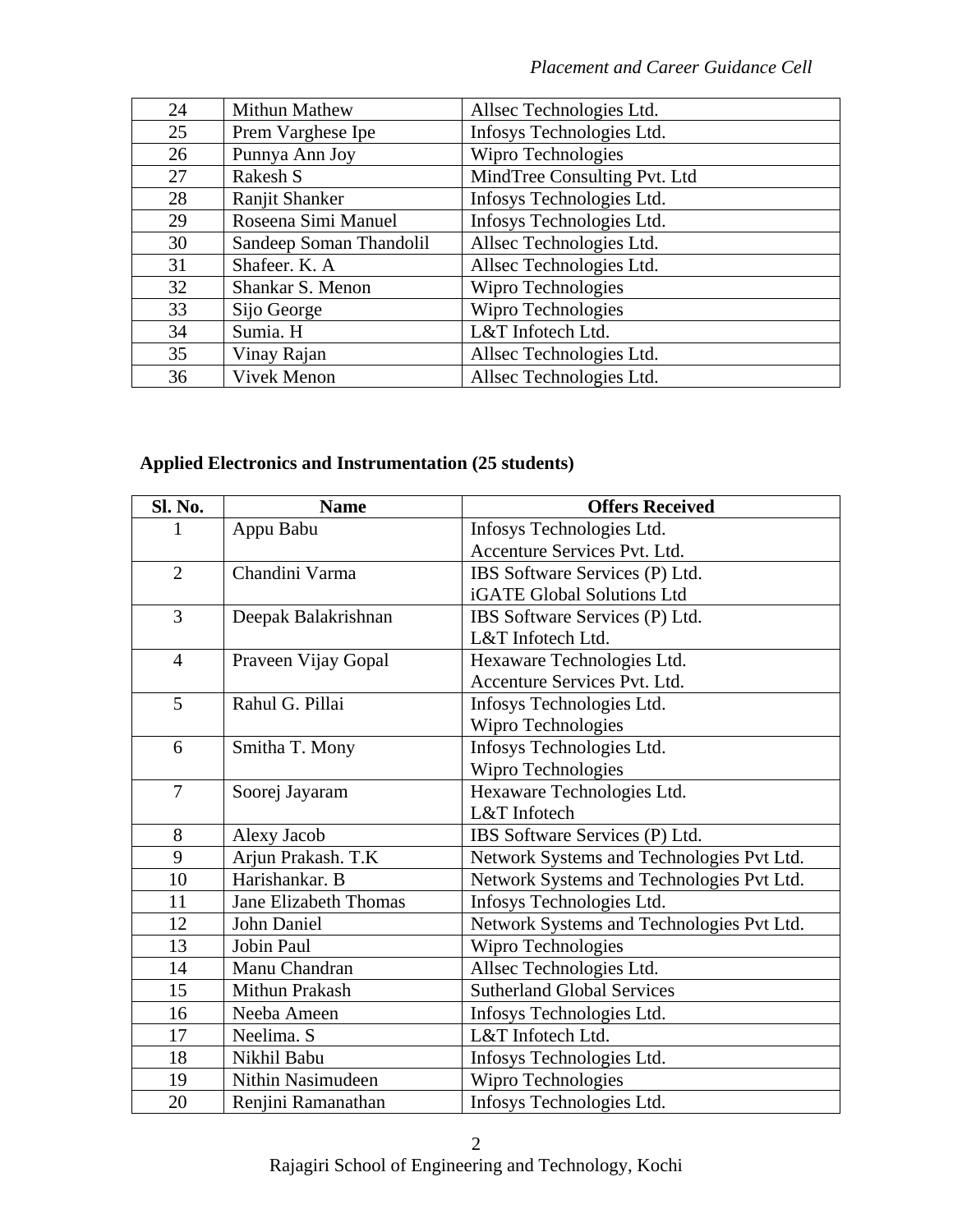| 21 | Retheesh M. R.        | Infosys Technologies Ltd.         |
|----|-----------------------|-----------------------------------|
| 22 | Sanjeev Sam           | <b>Sutherland Global Services</b> |
| 23 | Sherine Simon C.      | Infosys Technologies Ltd.         |
| 24 | Shyam Kumar N         | IBS Software Services (P) Ltd.    |
| 25 | Varghese. B. Thaliath | Hexaware Technologies Ltd.        |

# **Computer Science and Engineering (40 students)**

| Sl. No.        | <b>Name</b>              | <b>Offers Received</b>                    |
|----------------|--------------------------|-------------------------------------------|
|                | Anu Babu                 | IBS Software Services (P) Ltd.            |
|                |                          | iGATE Global Solutions Ltd.               |
|                |                          | <b>Sutherland Global Services</b>         |
| $\overline{2}$ | Ajay Sankar              | IBS Software Services (P) Ltd.            |
|                |                          | Huawei Technologies Co. Ltd.              |
| 3              | Anupama Mayooranathan    | Infosys Technologies Ltd.                 |
|                |                          | <b>BirlaSoft</b>                          |
| $\overline{4}$ | Asha Ravindran           | Network Systems and Technologies Pvt Ltd. |
|                |                          | SunTec Business Solutions (P) Ltd.        |
| 5              | Benzi K. Ahamed          | Infosys Technologies Ltd.                 |
|                |                          | <b>Future Software Limited</b>            |
| 6              | Kannan M.                | Accenture Services Pvt. Ltd.              |
|                |                          | Wipro Technologies                        |
| $\overline{7}$ | Kiran Pradeep. P         | Network Systems and Technologies Pvt Ltd. |
|                |                          | Integrated SoftTech Solutions Pvt. Ltd    |
| 8              | Merin Ann Alexander      | <b>Sutherland Global Services</b>         |
|                |                          | TransWorks Information Services Ltd.      |
| 9              | Neetha Philip            | Infosys Technologies Ltd.                 |
|                |                          | <b>BirlaSoft</b>                          |
| 10             | Neethu Mariyam Kuruvilla | Infosys Technologies Ltd.                 |
|                |                          | Wipro Technologies                        |
| 11             | Rethish Kumar P. S.      | IBS Software Services (P) Ltd.            |
|                |                          | Huawei Technologies Co. Ltd.              |
| 12             | Rose Mary Joseph         | Infosys Technologies Ltd.                 |
|                |                          | Wipro Technologies                        |
| 13             | Sandeep Kuruvilla Lukose | Infosys Technologies Ltd.                 |
|                |                          | Accenture Services Pvt. Ltd               |
| 14             | Sandhya Ann Roy          | IBS Software Services (P) Ltd.            |
|                |                          | Allsec Technologies Ltd.                  |
| 15             | Shanaz Y. Mistry         | Infosys Technologies Ltd.                 |
|                |                          | <b>Future Software Limited</b>            |
| 16             | Simi Treesa Thomas       | <b>US Technology</b>                      |
|                |                          | Accenture Services Pvt. Ltd.              |
| 17             | Vidya Gokulanathan       | Network Systems and Technologies Pvt Ltd. |
|                |                          | Wipro Technologies                        |
| 18             | Deepu Roy                | Hexaware Technologies Ltd.                |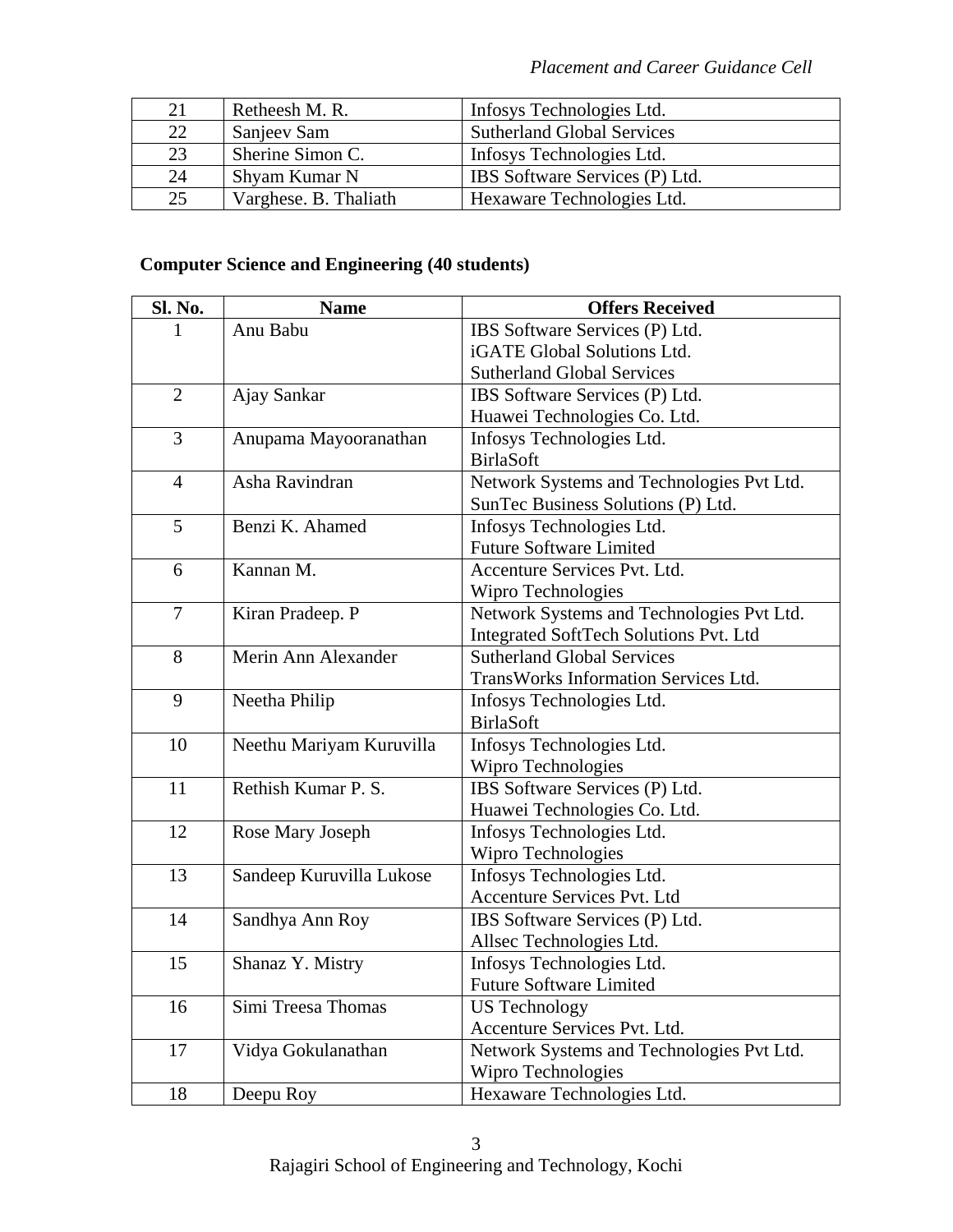| 19 | Durga T.                       | Infosys Technologies Ltd.                   |
|----|--------------------------------|---------------------------------------------|
| 20 | Feby John Chiramel             | Wipro Technologies                          |
| 21 | Gijo John                      | L&T Infotech Ltd.                           |
| 22 | Haseen V. M.                   | Infosys Technologies Ltd.                   |
| 23 | <b>Helen Mary Thomas</b>       | IBS Software Services (P) Ltd.              |
| 24 | Jayadevan P.                   | Infosys Technologies Ltd.                   |
| 25 | Jelu Jayaraj                   | Allsec Technologies Ltd.                    |
| 26 | Jose John                      | Integrated SoftTech Solutions Pvt. Ltd      |
| 27 | Maria Deepthy                  | Accenture Services Pvt. Ltd.                |
| 28 | Mithra V.                      | Accenture Services Pvt. Ltd.                |
| 29 | <b>Nishant Joseph George</b>   | <b>Future Software Limited</b>              |
| 30 | Prathibha. S. Mathews          | Allsec Technologies Ltd.                    |
| 31 | Rajani V.                      | Infosys Technologies Ltd.                   |
| 32 | Ranju Francis                  | Sasken Communication Technologies Ltd.      |
| 33 | Remya D. J.                    | Infosys Technologies Ltd.                   |
| 34 | Rakesh Menon                   | Allsec Technologies Ltd.                    |
| 35 | Reshmi Shekhar                 | Infosys Technologies Ltd.                   |
| 36 | Roshni R.                      | Infosys Technologies Ltd.                   |
| 37 | Santhi K. Chandy               | Infosys Technologies Ltd.                   |
| 38 | <b>Sheethal Cheeran Mathew</b> | <b>TransWorks Information Services Ltd.</b> |
| 39 | Subin Jose                     | Infosys Technologies Ltd.                   |
| 40 | Vishnu Thejus C                | Jataayu Software (P) Ltd.                   |

# **Information Technology (35 students)**

| <b>Sl. No.</b> | <b>Name</b>          | <b>Offers Received</b>                      |
|----------------|----------------------|---------------------------------------------|
| 1              | Sreelekshmi V. H.    | Infosys Technologies Ltd.                   |
|                |                      | Accenture Services Pvt. Ltd.                |
|                |                      | Wipro Technologies                          |
| $\overline{2}$ | Anna George          | Hexaware Technologies Ltd.                  |
|                |                      | <b>Future Software Limited</b>              |
| 3              | Anu Maria Joykutty   | Infosys Technologies Ltd.                   |
|                |                      | <b>BirlaSoft</b>                            |
| $\overline{4}$ | Kiran Prakash        | <b>Sutherland Global Services</b>           |
|                |                      | Allsec Technologies Ltd.                    |
| 5              | Mili Yousaf          | Infosys Technologies Ltd.                   |
|                |                      | Accenture Services Pvt. Ltd.                |
| 6              | Rakesh Thomas K.     | Accenture Services Pvt. Ltd.                |
|                |                      | Wipro Technologies                          |
| 7              | Shahena Abbas        | Allsec Technologies Ltd.                    |
|                |                      | <b>TransWorks Information Services Ltd.</b> |
| 8              | Soumya V             | IBS Software Services (P) Ltd.              |
|                |                      | <b>Sutherland Global Services</b>           |
| 9              | Sneha Chacko Mechery | Network Systems and Technologies Pvt Ltd.   |

Rajagiri School of Engineering and Technology, Kochi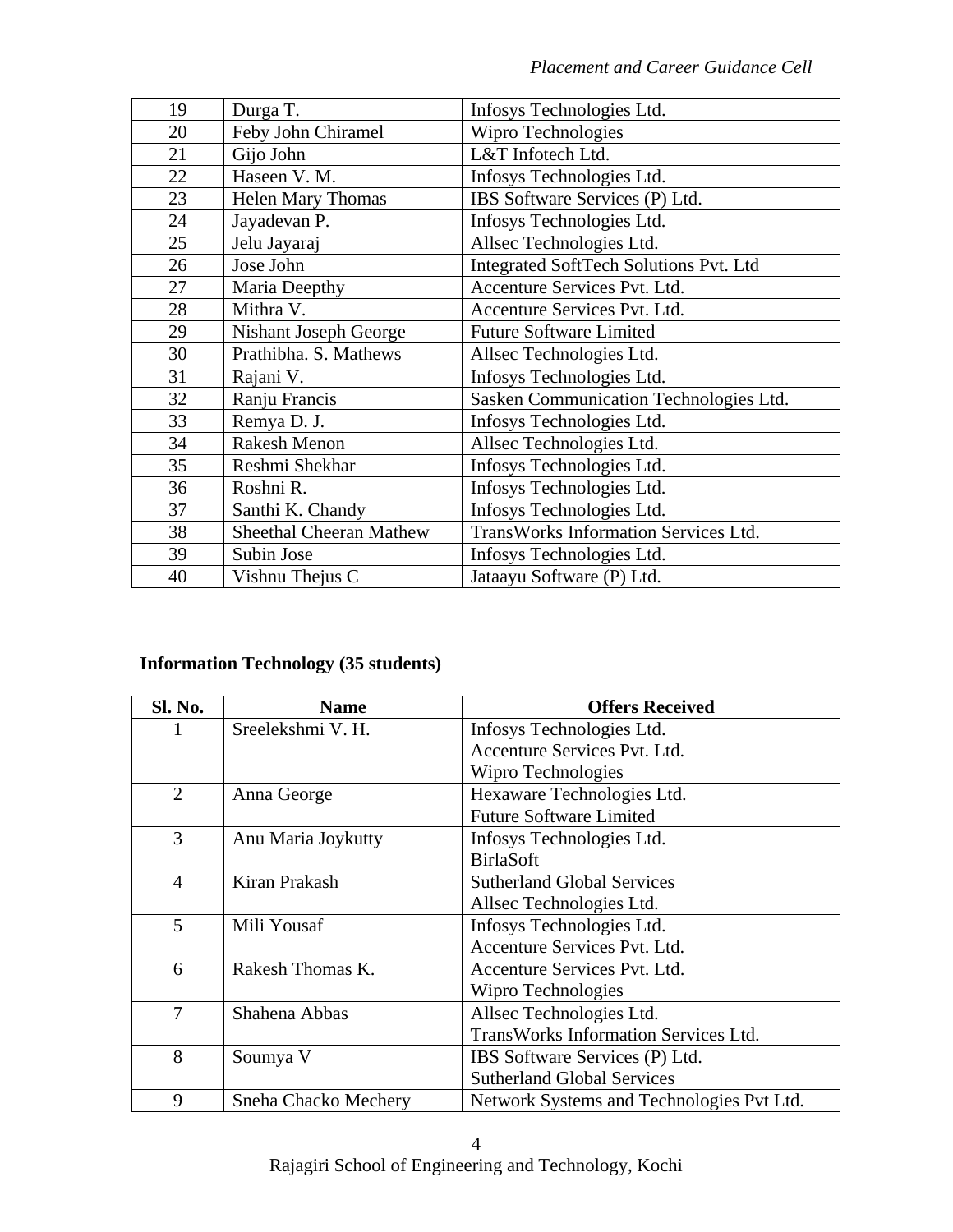|    |                         | <b>Sutherland Global Services</b>           |  |
|----|-------------------------|---------------------------------------------|--|
| 10 | Sreepriya R             | Hexaware Technologies Ltd.                  |  |
|    |                         | Accenture Services Pvt. Ltd.                |  |
| 11 | Tiju Thomas George      | Infosys Technologies Ltd.                   |  |
|    |                         | Acenture Services Pvt. Ltd.                 |  |
| 12 | Abdul Qadir A. A        | <b>Sutherland Global Services</b>           |  |
| 13 | Anisha James            | <b>Sutherland Global Services</b>           |  |
| 14 | Afzal T. S.             | Wipro Technologies                          |  |
| 15 | Anju Mohan Chandran     | Infosys Technologies Ltd.                   |  |
| 16 | <b>Arun Thomas</b>      | Accenture Services Pvt. Ltd.                |  |
| 17 | Arun V.                 | Infosys Technologies Ltd.                   |  |
| 18 | <b>Asha Mathew</b>      | Accenture Services Pvt. Ltd.                |  |
| 19 | Bejoy Alex              | <b>Sutherland Global Services</b>           |  |
| 20 | Elizabeth Joy Joseph    | Accenture Services Pvt. Ltd.                |  |
| 21 | <b>Indu Menon</b>       | Infosys Technologies Ltd.                   |  |
| 22 | Jinu Susan Varghese     | Accenture Services Pvt. Ltd.                |  |
| 23 | Kessy. K. Kochunny      | SunTec Business Solutions (P) Ltd.          |  |
| 24 | Lijo K. R.              | Infosys Technologies Ltd.                   |  |
| 25 | Marina Mathai Manjooran | <b>TransWorks Information Services Ltd.</b> |  |
| 26 | Prigil Kumar. N. J      | <b>Sutherland Global Services</b>           |  |
| 27 | Rashmi N. Nair          | Infosys Technologies Ltd.                   |  |
| 28 | Reshma Mathews T.       | Infosys Technologies Ltd.                   |  |
| 29 | Sohini Mathew           | Wipro Technologies                          |  |
| 30 | Srijith Kartha          | Infosys Technologies Ltd.                   |  |
| 31 | Sruthi Kurian           | Infosys Technologies Ltd.                   |  |
| 32 | Sruthy. K. P            | Allsec Technologies Ltd.                    |  |
| 33 | Sujitha C S             | iGATE Global Solutions Ltd                  |  |
| 34 | <b>Thomson Devassia</b> | Accenture Services Pvt. Ltd.                |  |
| 35 | <b>Vivek George</b>     | Infosys Technologies Ltd.                   |  |

**Total Number of students placed: 136**